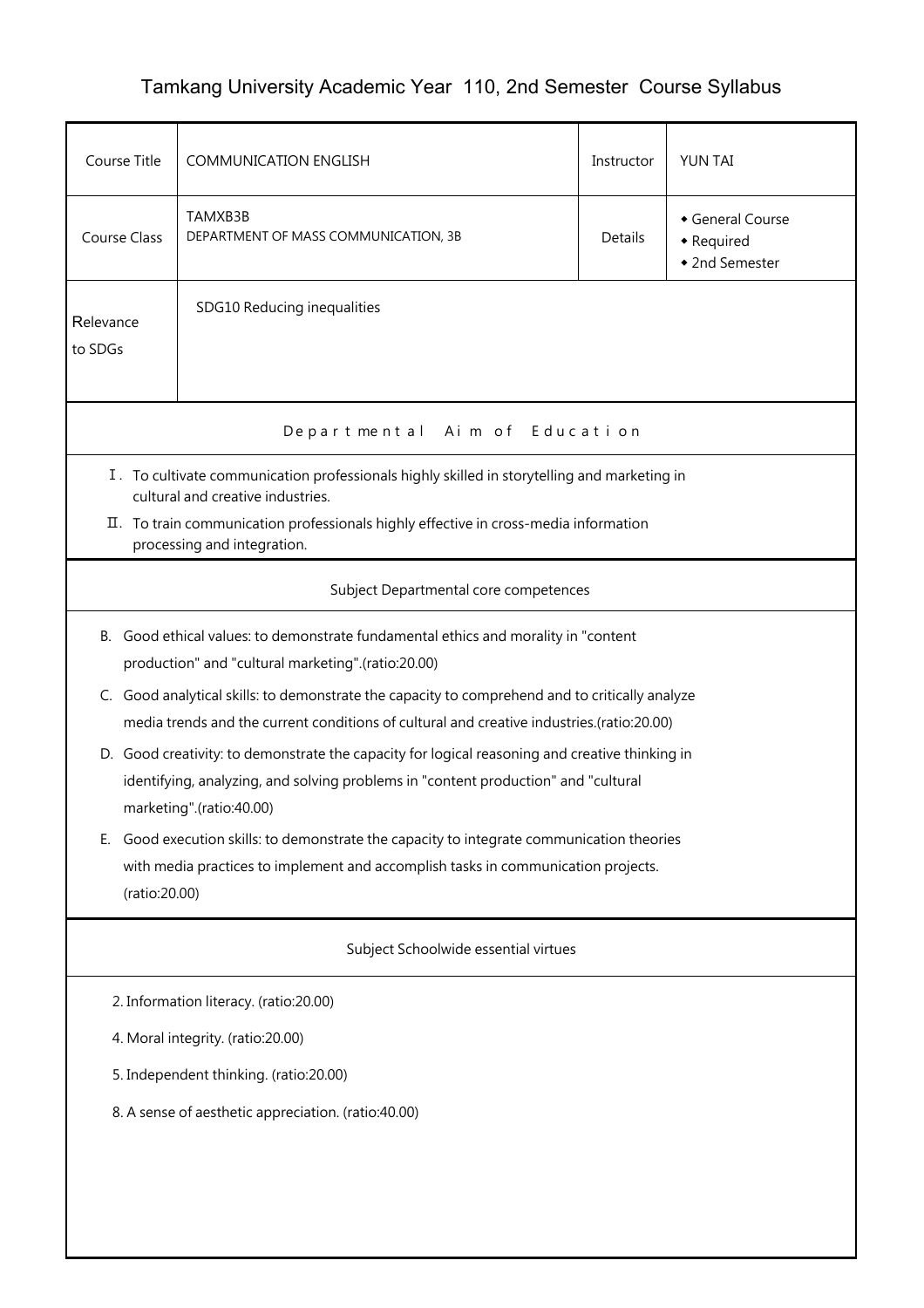|                                                                                                                                                                                                                                                                                                                                                                                                                                                                                                                                                                                                                                                                                                           | Course<br>Introduction                          | posts.                                                                                                                                |                          | In this course, we will work together to equip the knowledge and develop the skills<br>needed for exploring and understanding news stories in English. We will also<br>discuss media content in other forms, such as documentaries and social media |                                                                                                     |  |
|-----------------------------------------------------------------------------------------------------------------------------------------------------------------------------------------------------------------------------------------------------------------------------------------------------------------------------------------------------------------------------------------------------------------------------------------------------------------------------------------------------------------------------------------------------------------------------------------------------------------------------------------------------------------------------------------------------------|-------------------------------------------------|---------------------------------------------------------------------------------------------------------------------------------------|--------------------------|-----------------------------------------------------------------------------------------------------------------------------------------------------------------------------------------------------------------------------------------------------|-----------------------------------------------------------------------------------------------------|--|
| The correspondences between the course's instructional objectives and the cognitive, affective,<br>and psychomotor objectives.<br>Differentiate the various objective methods among the cognitive, affective and psychomotor<br>domains of the course's instructional objectives.<br>I. Cognitive: Emphasis upon the study of various kinds of knowledge in the cognition of<br>the course's veracity, conception, procedures, outcomes, etc.<br>II. Affective: Emphasis upon the study of various kinds of knowledge in the course's appeal,<br>morals, attitude, conviction, values, etc.<br>III. Psychomotor: Emphasis upon the study of the course's physical activity and technical<br>manipulation. |                                                 |                                                                                                                                       |                          |                                                                                                                                                                                                                                                     |                                                                                                     |  |
| No.                                                                                                                                                                                                                                                                                                                                                                                                                                                                                                                                                                                                                                                                                                       | <b>Teaching Objectives</b><br>objective methods |                                                                                                                                       |                          |                                                                                                                                                                                                                                                     |                                                                                                     |  |
| $\mathbf{1}$                                                                                                                                                                                                                                                                                                                                                                                                                                                                                                                                                                                                                                                                                              |                                                 | Improve communication skills in English<br>Cognitive                                                                                  |                          |                                                                                                                                                                                                                                                     |                                                                                                     |  |
| 2                                                                                                                                                                                                                                                                                                                                                                                                                                                                                                                                                                                                                                                                                                         | digital media content                           | Expand English vocabulary and other knowledge through<br>Cognitive<br>introducing, discussing and creating various forms of print and |                          |                                                                                                                                                                                                                                                     |                                                                                                     |  |
| The correspondences of teaching objectives : core competences, essential virtues, teaching methods, and assessment                                                                                                                                                                                                                                                                                                                                                                                                                                                                                                                                                                                        |                                                 |                                                                                                                                       |                          |                                                                                                                                                                                                                                                     |                                                                                                     |  |
| No.                                                                                                                                                                                                                                                                                                                                                                                                                                                                                                                                                                                                                                                                                                       | Core Competences                                |                                                                                                                                       | <b>Essential Virtues</b> | <b>Teaching Methods</b>                                                                                                                                                                                                                             | Assessment                                                                                          |  |
| 1                                                                                                                                                                                                                                                                                                                                                                                                                                                                                                                                                                                                                                                                                                         | BC                                              |                                                                                                                                       | 24                       | Lecture, Discussion, Imitation                                                                                                                                                                                                                      | Testing,<br>Discussion(including<br>classroom and online),<br>Report(including oral and<br>written) |  |
| 2                                                                                                                                                                                                                                                                                                                                                                                                                                                                                                                                                                                                                                                                                                         | DE                                              |                                                                                                                                       | 58                       | Lecture, Discussion, Imitation                                                                                                                                                                                                                      | Testing,<br>Discussion(including<br>classroom and online),<br>Report(including oral and<br>written) |  |
|                                                                                                                                                                                                                                                                                                                                                                                                                                                                                                                                                                                                                                                                                                           |                                                 |                                                                                                                                       |                          | Course Schedule                                                                                                                                                                                                                                     |                                                                                                     |  |
|                                                                                                                                                                                                                                                                                                                                                                                                                                                                                                                                                                                                                                                                                                           | <b>Course Contents</b><br>Note<br>Week<br>Date  |                                                                                                                                       |                          |                                                                                                                                                                                                                                                     |                                                                                                     |  |
| 1                                                                                                                                                                                                                                                                                                                                                                                                                                                                                                                                                                                                                                                                                                         | $111/02/21$ ~<br>Course Overview<br>111/02/25   |                                                                                                                                       |                          |                                                                                                                                                                                                                                                     |                                                                                                     |  |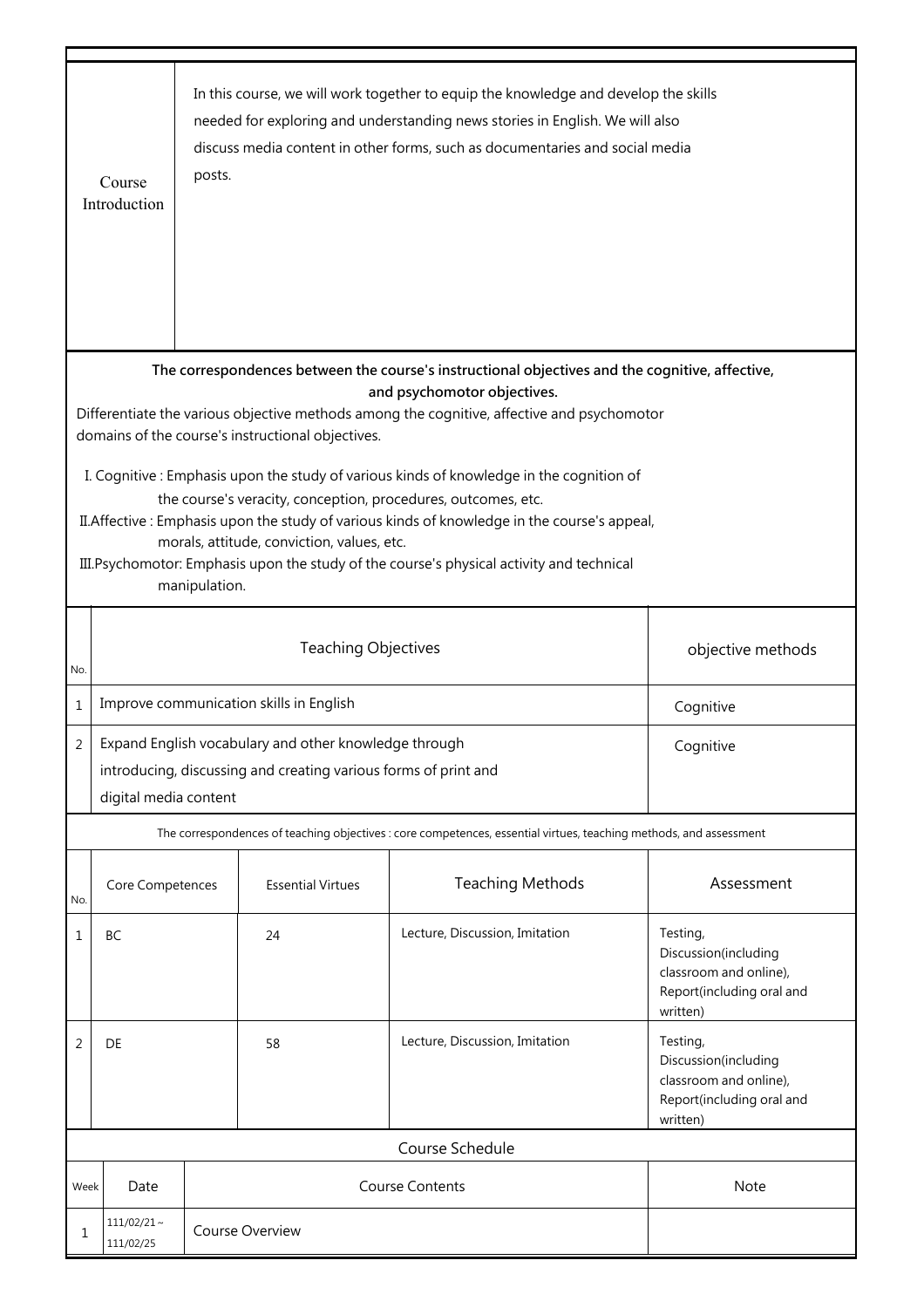| $\overline{c}$                             | $111/02/28 \sim$<br>111/03/04 | Self-Introduction I                        |  |
|--------------------------------------------|-------------------------------|--------------------------------------------|--|
| 3                                          | $111/03/07 \sim$<br>111/03/11 | Self-Introduction II                       |  |
| 4                                          | $111/03/14 \sim$<br>111/03/18 | Basics of Journalistic English I           |  |
| 5                                          | $111/03/21 \sim$<br>111/03/25 | Basics of Journalistic English II          |  |
| 6                                          | $111/03/28 \sim$<br>111/04/01 | Health                                     |  |
| 7                                          | $111/04/04 \sim$<br>111/04/08 | Teaching Administration Observation Period |  |
| 8                                          | $111/04/11 \sim$<br>111/04/15 | Science and Technology                     |  |
| 9                                          | $111/04/18 \sim$<br>111/04/22 | Exam I                                     |  |
| 10                                         | $111/04/25$ ~<br>111/04/29    | Midterm Exam Week                          |  |
| 11                                         | $111/05/02 \sim$<br>111/05/06 | Environment                                |  |
| 12                                         | $111/05/09 \sim$<br>111/05/13 | Culture and Arts                           |  |
| 13                                         | $111/05/16 \sim$<br>111/05/20 | Entertainment                              |  |
| $14$                                       | $111/05/23$ ~<br>111/05/27    | Food and Travel                            |  |
| 15                                         | $111/05/30 \sim$<br>111/06/03 | Final Project Presentation I               |  |
| 16                                         | $111/06/06$ ~<br>111/06/10    | Final Project Presentation II              |  |
| $17$                                       | $111/06/13 \sim$<br>111/06/17 | Exam II                                    |  |
| 18                                         | $111/06/20 \sim$<br>111/06/24 | Final Exam Week                            |  |
| Requirement                                |                               |                                            |  |
| <b>Teaching Facility</b>                   |                               | Computer, Projector                        |  |
| Textbooks and<br><b>Teaching Materials</b> |                               |                                            |  |
| References                                 |                               |                                            |  |
|                                            |                               |                                            |  |
|                                            |                               |                                            |  |
|                                            |                               |                                            |  |
|                                            |                               |                                            |  |